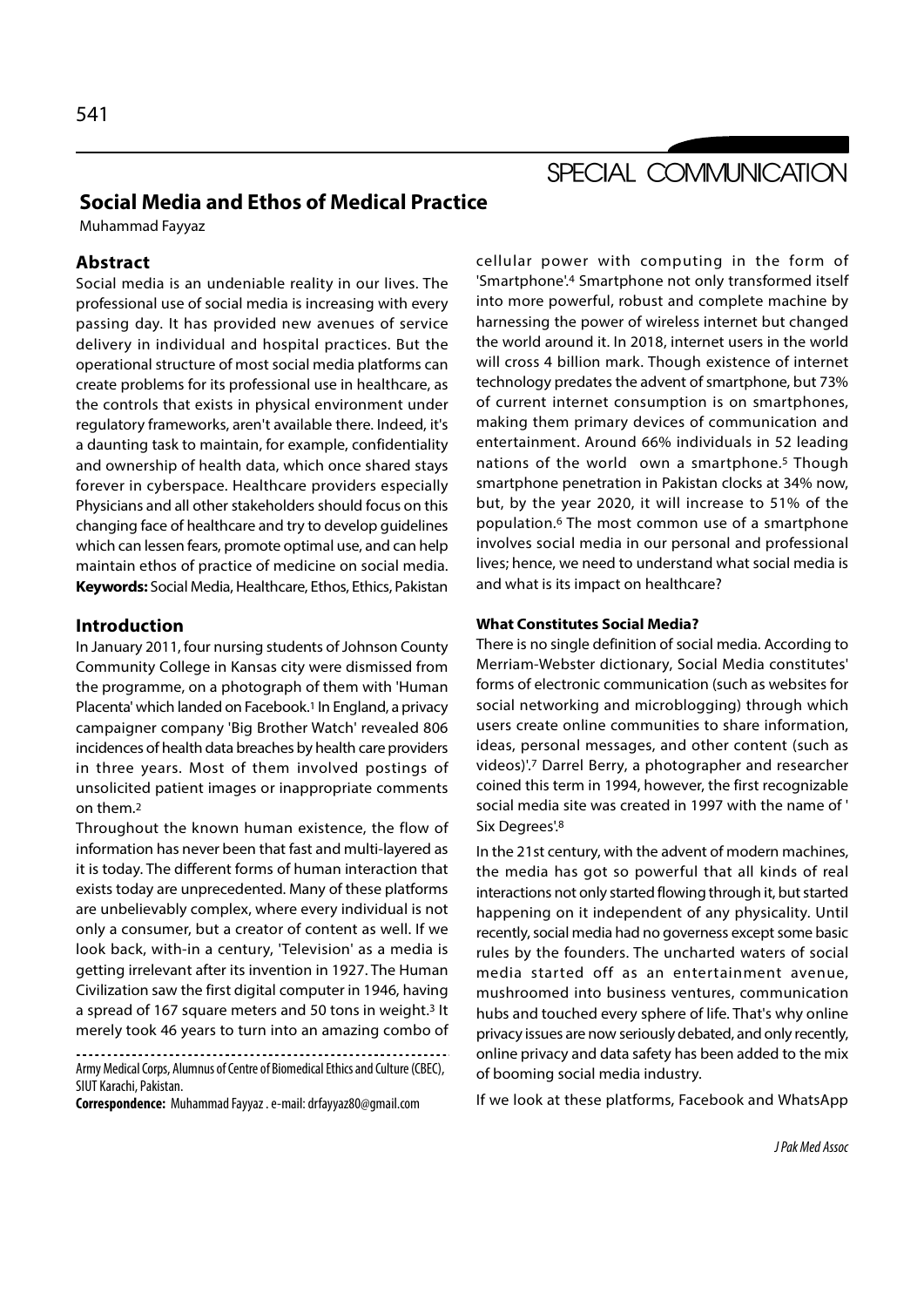are on the top. Facebook Inc. was founded in 2004. It is the largest social media giant in the world, with 40 Billion dollars annual revenue and 2.13 Billion active users in 2018.9 WhatsApp is a cross-platform which took off as a smartphone application in 2009 as messaging service over the internet while anchoring in Subscriber Identity Module (SIM) numbers. Till December 2017, it had impressive penetration to 1.5 Billion people worldwide, after expanding to personal computers, documents sharing and free audio-visual calling over the internet which transcends the international boundaries. In addition to these two platforms, there exists plethora of social media platforms, having different models of work and their numbers are rising.

#### Physician-Patient relationship on Social Media

Practice of medicine is an art and science which serves ailing humanity. Though data privacy and safety in social media culture is something very new, but in practice of medicine the idea of privacy and confidentiality is deep and matured over time as a basic condition. At the core of practice of medicine is communication, which brings many sensitive aspects of a person into the knowledge of a physician. The physician-patient relationship is one of the most sacred interaction in human history, which is an aspect of healing in-itself. Healing requires a trusted interaction without any fear, anxiety and loss at any stage. As modern practice of medicine is in a constant struggle to remain relevant and provide better, faster and costeffective services; social media is one of the tool which can help healthcare providers on many fronts in public health, personalized care, patient education and feedback. Now, clinical interactions have started happening online in real-time. From clinical histories to lab reports, prescriptions and complete health files etc. are shared either by patient themselves or by healthcare providers for variety of purposes. This practice sans international boundaries, logistical needs and people are resorting more and more towards getting prescription without leaving their homes. But, it's a risky practice and double edge weapon. On one end, it strengthens patient autonomy and service delivery, but on another, physicians resort to marketing their institution or their own practice. On one end, with a click, a health advisory is sharable by anyone which can affect thousands of people in realtime, but on another, missing judgment on authenticity.10 For example, Twitter Hashtag Ebola Alert successfully spread information regarding Ebola epidemic in Nigeria,

with the support of UNICEF and WHO and thousands of people got benefited with-in short span of time. But on 8th August 2014, Nigerian Newspaper 'Vanguard News' reported that 2 Nigerians lost their lives and 20 got admitted in hospitals, based on twitter message - which went viral in matter of hours across Nigeria, despite governmental effort to control- that drinking salt water protects from Ebola.11Therefore, when we have mediums with strong power of both positives and negatives, it gets really important to define broad parameters for safe and effective use, conforming to the values of standard medical practice, and, Do No Harm is one such standard.

#### Health Data Ownership on Social Media

Whatever is written or uploaded generates data. Today, an average person's one day data consumption is more than a lifetime of a 15th Century individual. The volume of healthcare activities over social media is so high that a company called 'Symplur' has emerged. Their only business is healthcare social media analysis. For example, #hcsmR is Symplur collaboration with Stanford Medicine X to promote research in healthcare social media. Projects like Symplur are exciting and powerful ventures but structured on business and profit generating values which many of the users are unclear. Likewise, 'Twitterdoctors.net' is another venture which comprise of more than 1,000 physicians. The only disclosure available is that they are the best people around, sharing health information.12 In both cases, disclosures are incomplete without any mention of conflict of interest.

Data mining ventures are thriving on causally written tweets/posts, playing in a vacuum of unclear rules. One of those unclear rules is: who owns this health data? This fast paced and changing landscape essentially mandates that 'Medical Ethics' should catch-up on them in the larger interest of humanity, by raising the questions, for example, about data ownerships and incomplete disclosures etc.

#### Personal vs Professional Use of Social Media

Use of social media is a tightrope for professionals. Most health professionals are clear about boundaries of personal and professional lives in physical environment but really unclear about them on social media.13 For example, a primary care physician asks for an advice on antihypertensive agent from a group of internists on social media. It is highly unlikely that the recommender's conflict of interest regarding recommended product will be known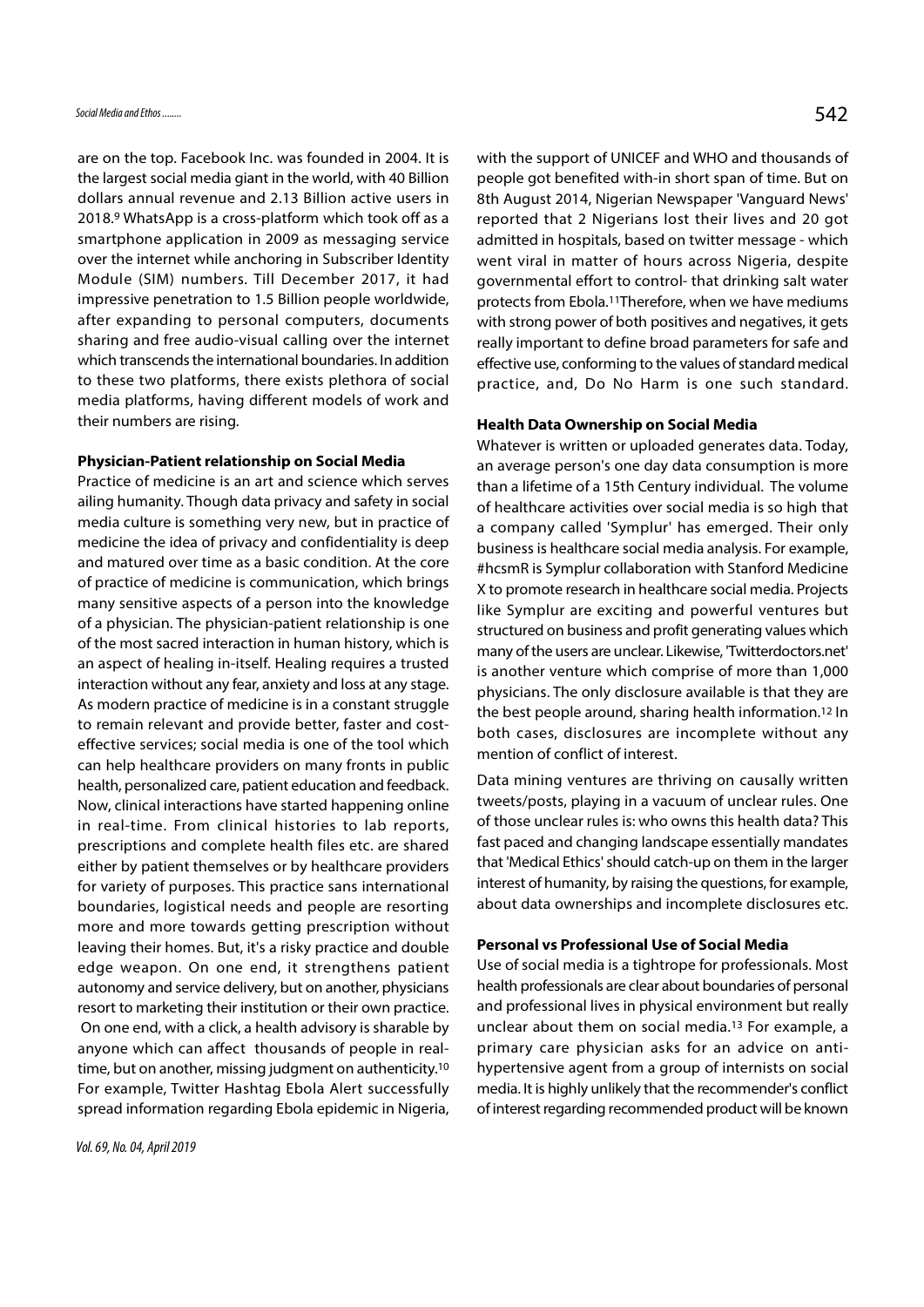to advise seeker. Pharmaceutical companies are also pushing their agendas on physicians and patients on social media platforms and getting positive response in terms of sale volumes.14 Despite this, about 90% physicians in the world use social media and 67% of them use it professionally. While in Pakistan, 44% physicians and medical students were found using Facebook platform for professional purposes.15

The task of controlling flow and content to prevent breach of privacy and unethical practices, is really a difficult task.16 In Pakistan, PMDC has neither issued any guidelines in code of ethics17 nor any broad parameters for social media use. International institutions18 like American Medical Association (AMA), International Committee of Medical Journal Editors (ICMJE), Institute of Medicine (IOM) and British medical Association (BMA)19 have provided broad frameworks to maintain professional boundaries in online interactions.

Despite a general acceptability of social media platforms for professional use in different countries by regulatory bodies, there are voices of dissent. They claim that the structures of these platforms are based on peer to peer interactions which are not professionally aligned. Befriending with patients by physicians or vice versa will give undue access to personal lives of physicians, patients, 1. Maintain strict control on privacy settings of platform families, and peer groups. This unnecessary access may compromise trust and patient care as we have seen in a 2. Thoroughly understand 'Terms of Use' for professional case in Pakistan.20 Because of this, a time-shifted risk of misuse will remain forever.<sup>21</sup> Additionally, unprofessional 3. Maintain professional and personal accounts happenings are a common-place. Prescriptions on halfbaked information, medically and sexually explicit 4. Apply same standards of physician-patient materials, discriminations, and insensitive use of language is common that easily spills over into so-called 'professional interactions'. Often Physicians get themselves, unknowingly, involved in 'medutainment', sharing things out of patient-physician relationship on the name of public education, but, to attract and get hold of potential patients - a complete disregard to fiduciary relationship.<sup>22</sup> On social 6. Disclose Conflict of Interest in 'about' or 'profile' media, once something is shared, the control is lost permanently. The contents can be downloaded and used anyway possible. Despite delete functions, the footprints remain permanent in the cyber world.23

#### The Way Forward

The reductionist view of human body as a mere collection of organs and tissues-in-trouble, has increasingly taken roots in our hospitals and clinics. The same view is spilling over into social media clinical interactions where treatments are going-on but healing is missing.The question is why should we need to understand this? As it appears, social media will be getting a centre stage in patient care soon, and by default, missing the 'healing touch' of physician, in addition to prevailing reductionist view. Recently Mark Zuckerberg, founder and CEO of Facebook Inc., regretted in front of US congressional committee in a data breach case, of his big mistake by not taking the 'broad enough view" of his responsibility and not doing due diligence to prevent harmful use of his platform.24 His statement, though focused on Facebook, but represents the abysmal situation of safety of social media platforms. This strengthens the view that healthcare providers at all tiers need to contemplate deeply, in collaboration with patients, lawyers, governments, regulators, pharmaceuticals and IT industries, in order to up-hold the ethos of practice of medicine while engaging social media.

To keep the trust reposed in them as healers, physicians are expected of higher standard of conduct and professionalism. In order to do that, following are some of the broad guidelines, which can be useful as ready reckoner: governments, regulators, pharmaceuticals and IT<br>industries, in order to up-hold the ethos of practice of<br>medicine while engaging social media.<br>To keep the trust reposed in them as healers, physicians<br>are expected of higher medicine while engaging social media.<br>
To keep the trust reposed in them as healers, physicians<br>
are expected of higher standard of conduct and<br>
professionalism. In order to do that, following are some<br>
of the broad guidel are expected of higher standard of conduct and<br>professionalism. In order to do that, following are some<br>of the broad guidelines, which can be useful as ready<br>reckoner:<br>1. Maintain strict control on privacy settings of plat

- in use.
- accounts on social media.
- separately.
- of the broad guidelines, which can be useful as ready<br>
reckoner:<br>
1. Maintain strict control on privacy settings of platform<br>
in use.<br>
2. Thoroughly understand 'Terms of Use' for professional<br>
accounts on social media.<br>
3. interactions on social media as it happens in physical encounters.
- F. Maintain strict control on privacy settings or plation<br>in use.<br>2. Thoroughly understand 'Terms of Use' for professional<br>accounts on social media.<br>3. Maintain professional and personal accounts<br>separately.<br>4. Apply same unless extremely necessary, where a direct patient benefit or harm is clearly involved. Apply discretion on sharing identifiers unless extremely necessary. S. Maintain professional and personal accounts<br>separately.<br>4. Apply same standards of physician-patient<br>interactions on social media as it happens in physical<br>encounters.<br>5. Maintain confidentiality of health data to the u 4. Apply same standards of physician-pattent<br>interactions on social media as it happens in physical<br>encounters.<br>5. Maintain confidentiality of health data to the utmost<br>unless extremely necessary, where a direct patient<br>be
- section or whichever way it gets easy visibility.
- information followed by written consent.
- 8. No sharing of data including images and visuals of patients on any social media platform for branding or practice promotion.

#### Conclusion

Social media is full of risks for professionals. General